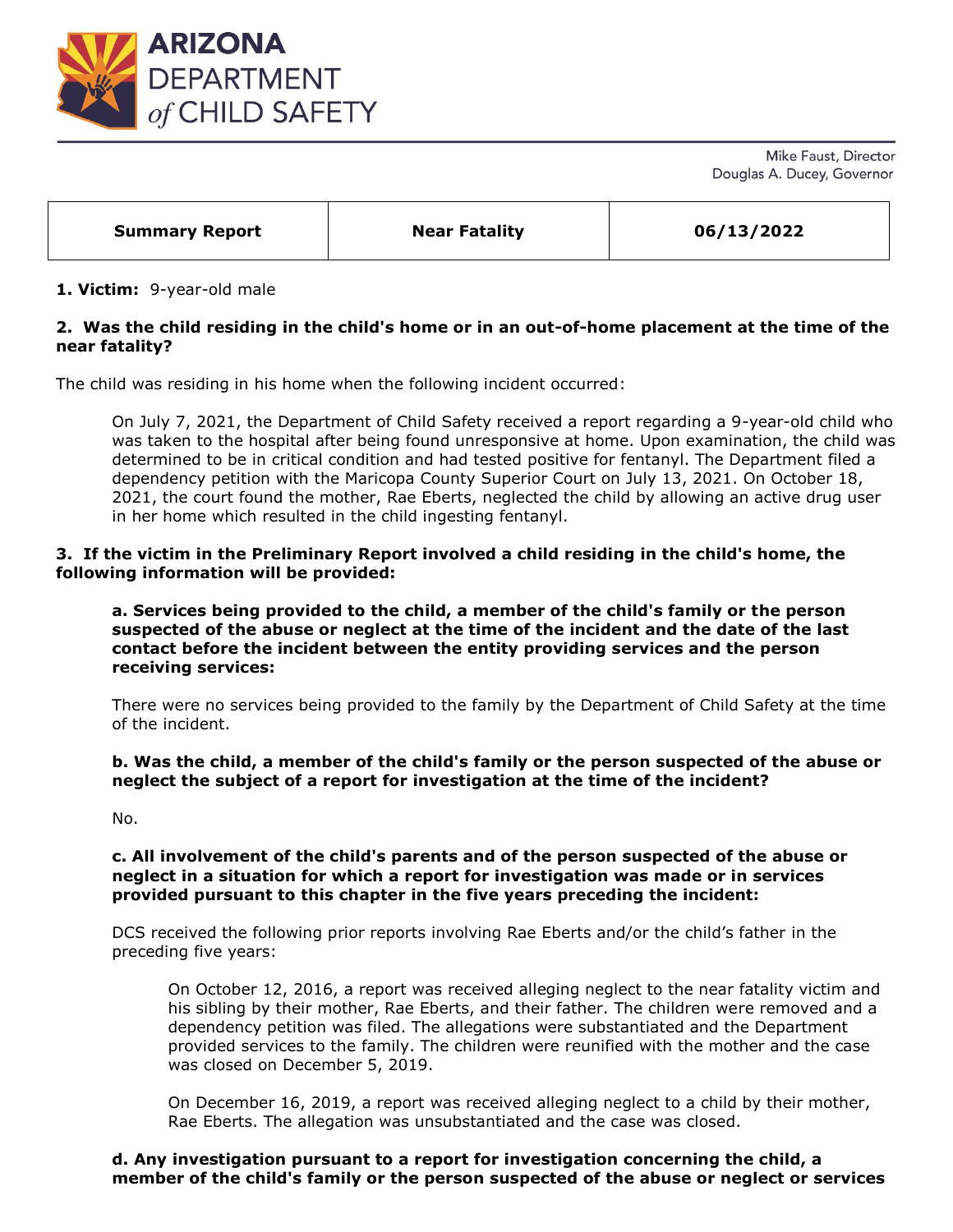

Mike Faust, Director Douglas A. Ducey, Governor

# **provided to the child or the child's family since the date of the incident involving the near fatality:**

The investigation of the near fatality report resulted in the children being placed in licensed foster care. The Department filed a dependency petition with the Maricopa County Superior Court on July 13, 2021, and is providing services to the family. On October 18, 2021, the court found the mother, Rae Eberts, neglected the child by allowing an active drug user in her home which resulted in the child ingesting fentanyl. There were no subsequent reports of abuse or neglect received regarding the family.

# **4. If the victim in the Preliminary Report involved a child residing in an out-of-home placement, the following information will be provided:**

# **a. Licensing Agency:**

N/A

**b. Licensing history of the out-of-home placement, including the type of license held by the operator of the placement and the period for which the placement has been licensed:** 

N/A

**c. Summary of all violations by the licensee:** 

N/A

**d. Any other actions by the licensee or an employee of the licensee that constitute a substantial failure to protect and promote the health, safety and welfare of a child.**

N/A

# **5. Actions taken by the Department in response to the case including any changes to policy or practice and/or recommendations for further changes in policies, practices, rules or statutes:**

The Department conducted a joint investigation with the Phoenix Police Department. The investigation of the near fatality report resulted in the children being placed in licensed foster care. The Department filed a dependency petition with the Maricopa County Superior Court on July 13, 2021, and is providing services to the family. On October 18, 2021, the court found the mother, Rae Eberts, neglected the child by allowing an active drug user in her home which resulted in the child ingesting fentanyl. There were no subsequent reports of abuse or neglect received regarding the family.

Additionally, in accordance with the DCS Strategic Plan for State Fiscal Year 2016 (FY16), multidisciplinary team (MDT) reviews of fatality and near fatality cases were implemented during the first quarter of FY16. The MDT reviews of fatality and near fatality cases, especially those with prior DCS involvement, are a key feature of the Strategic Plan and support the objective of increasing the accuracy of safety and risk assessments in investigations.

This case was reviewed by the MDT in order to identify any systemic factors, both internal and external to the Department that may have had an impact. The Department is using the aggregate data gathered through all of the MDT reviews to assess and guide future changes and/or recommendations to policies, practices, rules or statutes. Findings from these reviews will be